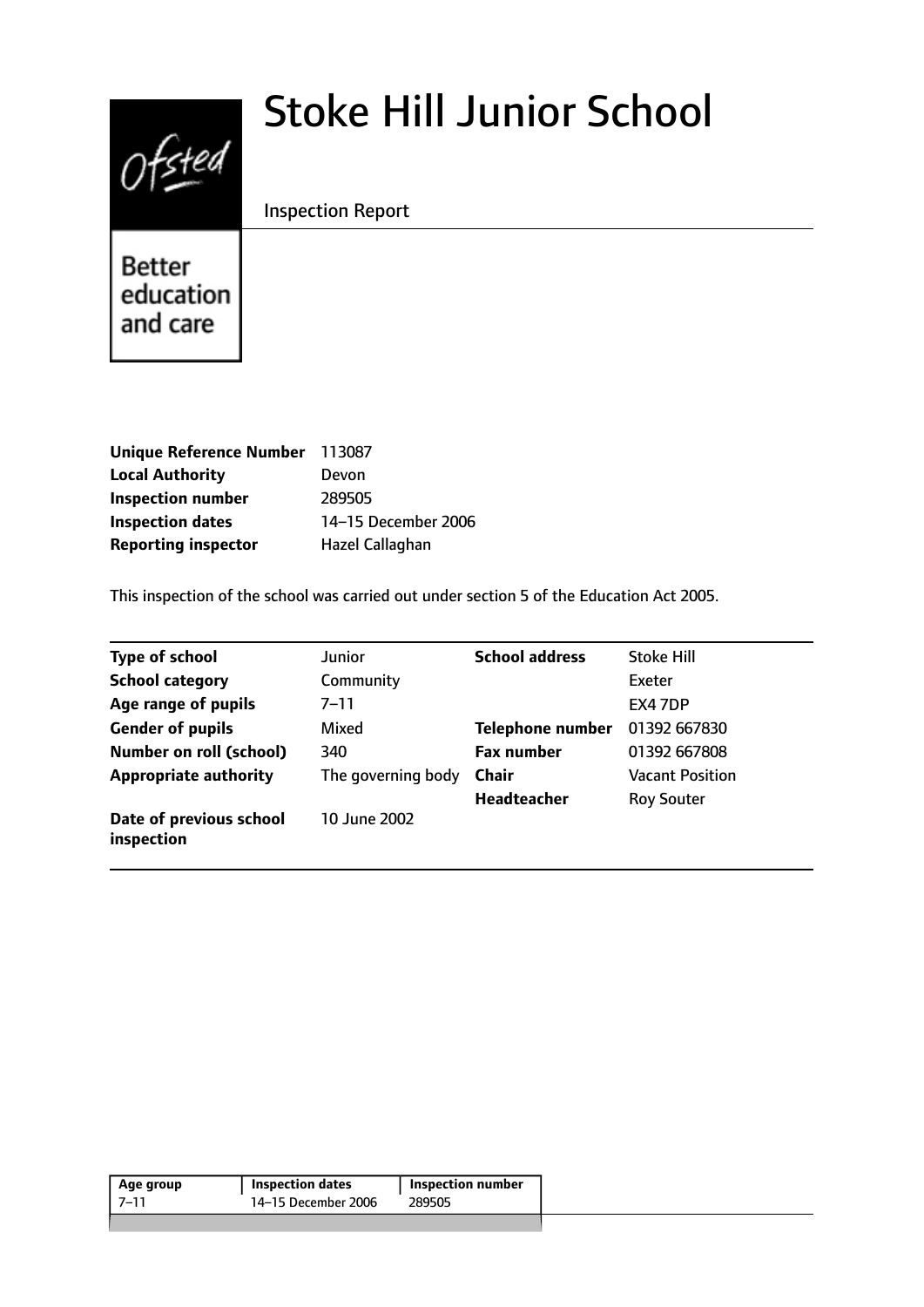© Crown copyright 2006

Website: www.ofsted.gov.uk

This document may be reproduced in whole or in part for non-commercial educational purposes, provided that the information quoted is reproduced without adaptation and the source and date of publication are stated.

Further copies of this report are obtainable from the school. Under the Education Act 2005, the school must provide a copy of this report free of charge to certain categories of people. A charge not exceeding the full cost of reproduction may be made for any other copies supplied.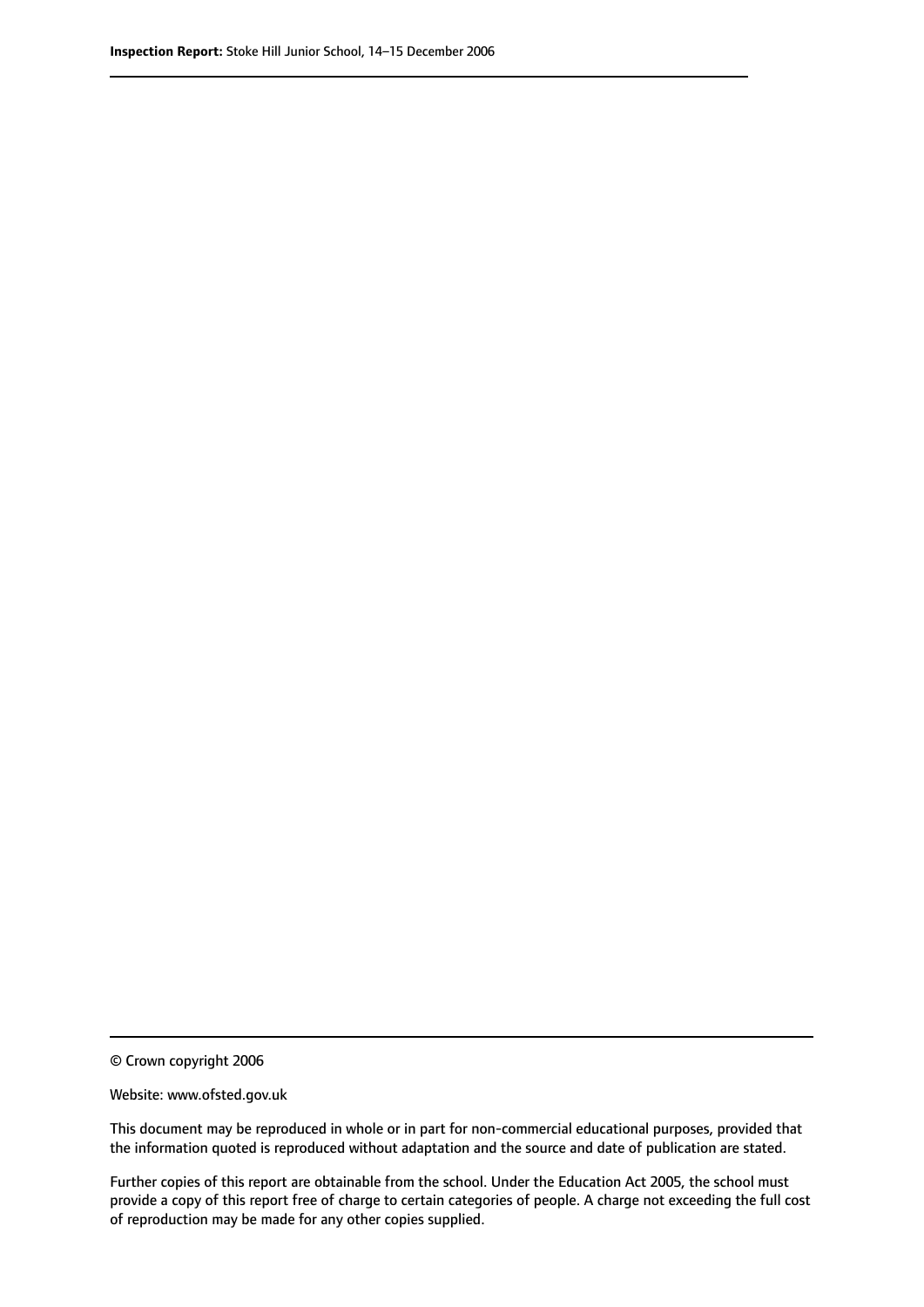# **Introduction**

The inspection was carried out by three Additional Inspectors.

## **Description of the school**

Stoke Hill is a large junior school. Most of its pupils are of White British heritage, but there is a significant proportion of pupils from other nationalities and minority ethnic groups. An above average proportion of pupils have learning difficulties and disabilities and more pupils than is usual are at the early stages of learning English as an additional language. Many of these pupils are in England while their parents attend the local university and, consequently, join and leave the school at different times than are usual. The school was changed from a middle school to a junior school two years ago as part of a local reorganisation of schools. Pupils start at the junior school with a wide range of attainment, which is average overall.

## **Key for inspection grades**

| Grade 1 | Outstanding  |
|---------|--------------|
| Grade 2 | Good         |
| Grade 3 | Satisfactory |
| Grade 4 | Inadequate   |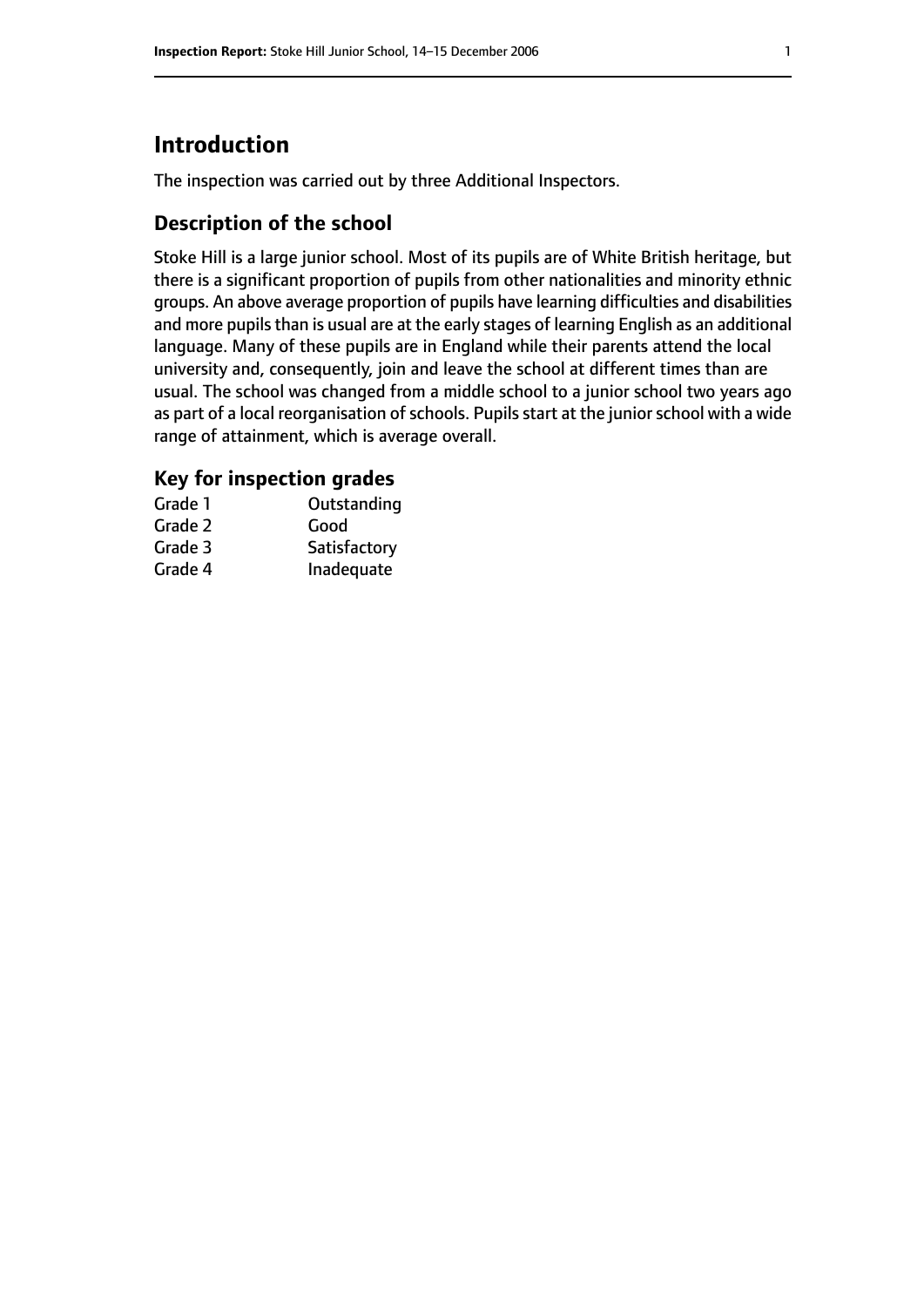## **Overall effectiveness of the school**

#### **Grade: 2**

Stoke Hill Junior is a good school that has made many improvementssince the previous inspection, especially to the quality of teaching and the rate of pupils' progress. This is because the headteacher and senior staff have a clear view of what the school needs to do to improve and seek to meet the needs of all pupils. This focus has resulted in good levels of care, support and guidance, together with pupils' good personal development and academic achievement. A comment made by one parent is typical of many others received during the inspection: 'I am delighted at the encouragement the school gives to my children enabling them to become confident and enthusiastic learners.' Pupils of all abilities and backgrounds thrive in the school's friendly and harmonious atmosphere. Relationships are very good and pupils take care of each other sensitively. They respond well to opportunities to take responsibility.

Standards in Year 6 have risen over recent years and are above average. This is the result of good teaching and learning. Teachers plan work carefully to meet the varied needs of its different pupils. As a result, all pupils are successfully supported and challenged to do well. Consequently, pupils are well prepared for their next stage of learning and the world of work. Teachers give pupils a good understanding of how well they are doing and set targets for the next stage of their learning. Targets in English are effective in helping pupils understand how to improve. Targets are not as well developed or used as consistently in mathematics and are therefore having less impact than in English. Learning targets, including those specific to the needs of pupils with learning difficulties and disabilities, are not always monitored sufficiently frequently. This slows what could otherwise be rapid progress towards the next stage in their learning. Pupils enjoy their lessons because the school's good curriculum provides many interesting activities that stimulate good learning.

Leadership and management are good. The headteacher and senior staff provide a clear vision and enthusiastic leadership. Systems for evaluating the school's strengths and weaknesses are rigorous and all the staff are committed to improvement. Parents are appreciative of the way all staff are approachable and welcoming. Governors work well with the school and provide an important sounding board for new developments. Based on the evidence of good progress already made, for example in raising standards in English, mathematics and science, the school has a good capacity for future improvement.

#### **What the school should do to improve further**

- Develop clear individual learning targets for mathematics so pupils know exactly what they need to do to improve, and use them consistently through the school.
- Monitor all pupils' learning targets more regularly so that a quicker response is made when pupils are ready for the next stage of learning.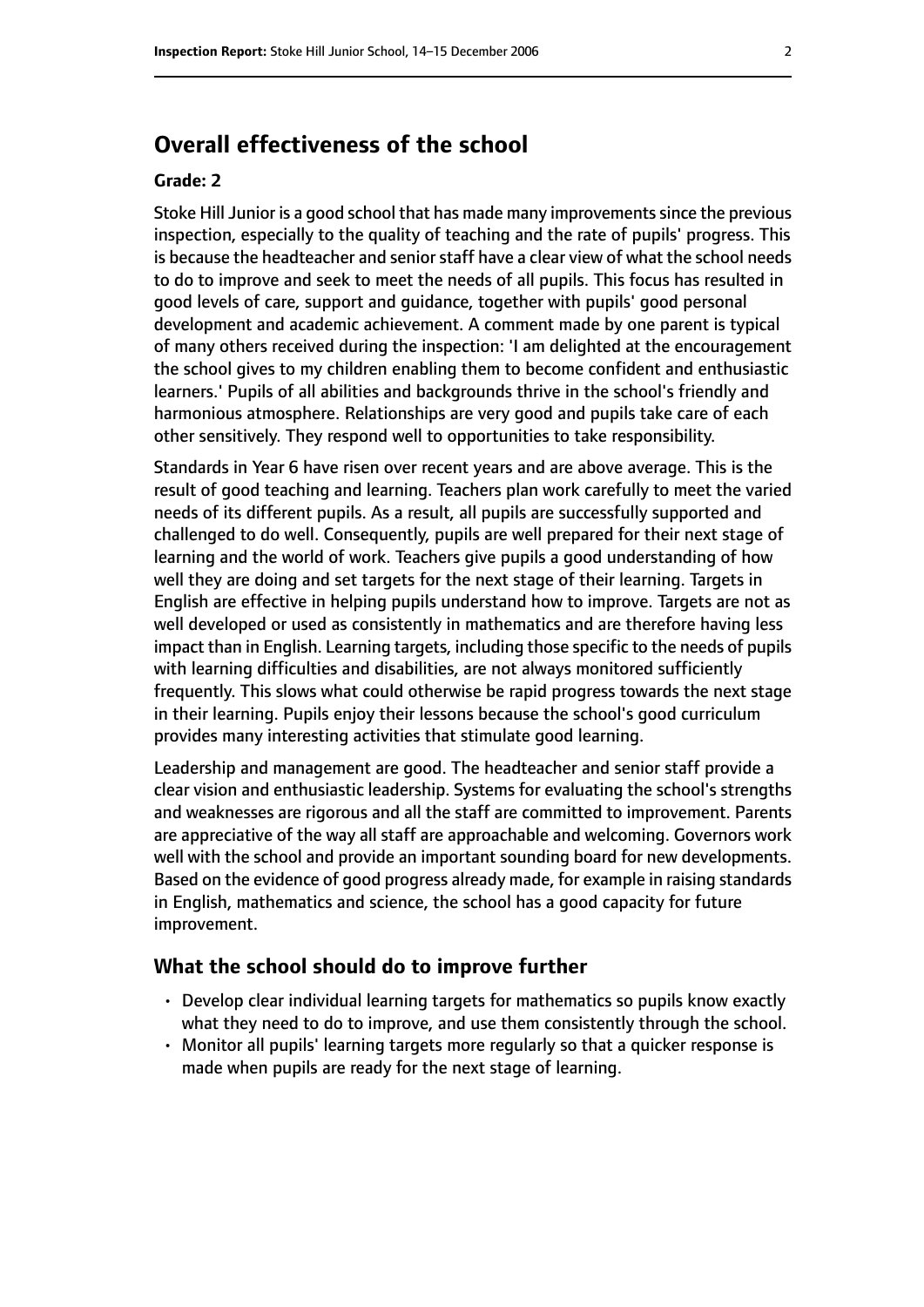## **Achievement and standards**

#### **Grade: 2**

All pupils achieve well throughout the school to attain above average standards in Year 6. The school's assessments show pupils to be of broadly average attainment when they start in Year 3 and pupils of all abilities make good progress from their varied starting points. This is a special achievement given the high proportion of pupils with learning difficulties. Those pupils who are at an early stage of learning English also do well because of the good support they receive. The skilful support enables them to quickly learn a broad range of vocabulary and to gain the confidence to express their ideas.

The school's improvements show clearly in the rising standards over the last three years. Test results dipped a little in 2006 particularly in English because of a higher proportion of pupils with learning difficulties, but most reached the standards expected of them. The school has successfully focused on raising the achievement of more able pupils. Those who have special academic gifts and talents are given many opportunities to extend their skills and broaden their experiences both in school and outside of school at events designed for gifted or talented pupils. Pupils with learning difficulties make particularly good progress in groups withdrawn from the main class lessons.

## **Personal development and well-being**

#### **Grade: 2**

Pupils clearly enjoy school and make positive comments such as, 'Teachers treat you well and lessons are fun.' Pupils' good attendance reflects their enthusiasm and enjoyment. Pupils' spiritual, moral, social and cultural development is good with particular strengths in pupils' social development and their respect for other cultures. Pupils value one another's differences and this helps to make the school a happy and friendly place where all pupils work and play harmoniously together. Most pupils behave well in lessons and around the school. A few parents expressed some concerns about poor behaviour, but this is not usual and any issues are sorted out quickly.

Pupils have many opportunities to take responsibility and do so enthusiastically. Older pupils, acting as 'peer mediators', are successful at helping other children solve problems on the playground. Each class has representatives on the school council and this is clearly a prized position to hold. Council representatives talked eagerly about their achievements, particularly the improvements to the quality and organisation of school lunches. All pupils make a positive contribution, not only to the school but also to the wider community, by raising funds for numerous charities. Pupils know how to keep safe and understand the benefits of a healthy lifestyle. They eat healthy food and take regular exercise.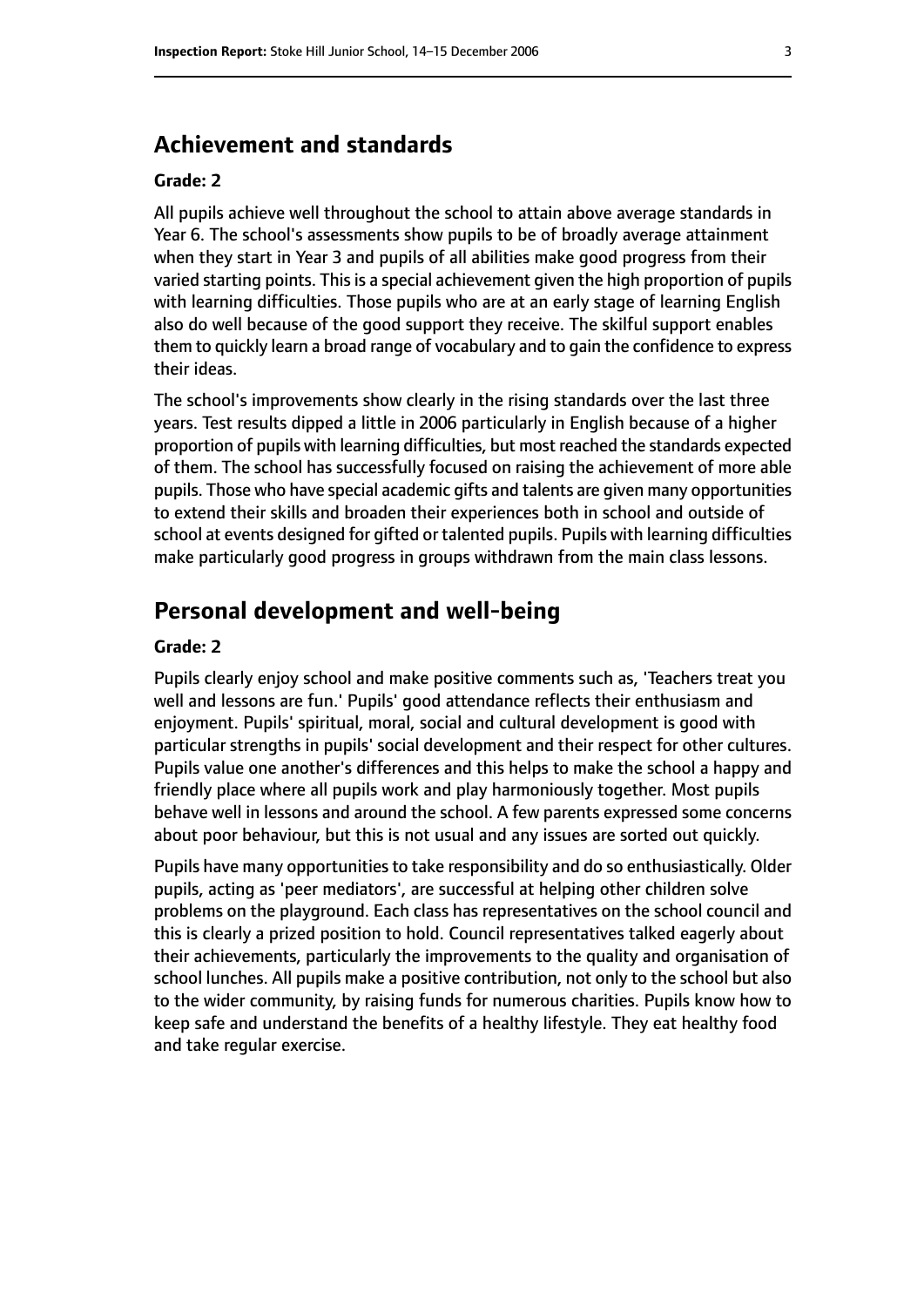## **Quality of provision**

#### **Teaching and learning**

#### **Grade: 2**

Teaching has improved since the previous inspection and is now good. The school has worked hard to improve the match of activities to pupils' needs and is usually successful in this. Lessons are well structured with a stimulating variety of tasks that engage and sustain the interest of pupils. Teachers' subject knowledge is good and explanations are clear so pupils understand what they have to do. Teachers make good use of resources, such as the interactive whiteboards to demonstrate and explain new ideas. Relationships are very good and teachers make successful use of praise to encourage confident responses from pupils. Teaching assistants, working with pupils in withdrawal groups, successfully promote their learning but assistants' time is not consistently well managed in class, especially at the start of lessons. Teachers' marking celebrates good effort and helps pupils understand how to make their work better. Specific learning targets in English also support pupils' understanding of the next stages in learning, but they are less useful in mathematics.

### **Curriculum and other activities**

#### **Grade: 2**

Pupils benefit from a wide range of activities, which have a positive impact on promoting their love of learning. They talked with great interest and enthusiasm about the latest art project and their involvement in the Christmas production, for example. The school has recently adapted the curriculum to a more skill-based approach so that learning is more meaningful and relevant. Although it istoo early to see the full impact of this initiative, the curriculum is well adapted to meet the needs of various groups of pupils, including the gifted and talented, and those with learning difficulties or in the early stages of learning English. Literacy and computing skills are successfully promoted through many activities. Pupils also speak enthusiastically about their participation in the wide range of extra-curricular activities. Their skills and experiences are effectively extended by their extensive use of the outside areas, the many educational visits and visitors to school.

#### **Care, guidance and support**

#### **Grade: 2**

Pastoral and academic care is good and much appreciated by parents because pupils feel safe and well supported. They feel confident to talk to staff if they have a problem. Pupils from overseas make a good start because they are made to feel welcome and their home language and culture are celebrated. They also gain confidence in the school's friendly and supportive environment. Staff ensure pupils' health and safety and maintain good links with outside agencies. Recent improvements to the school meals have proved very successful and the healthy and enjoyable menussupport pupils' healthy eating habits.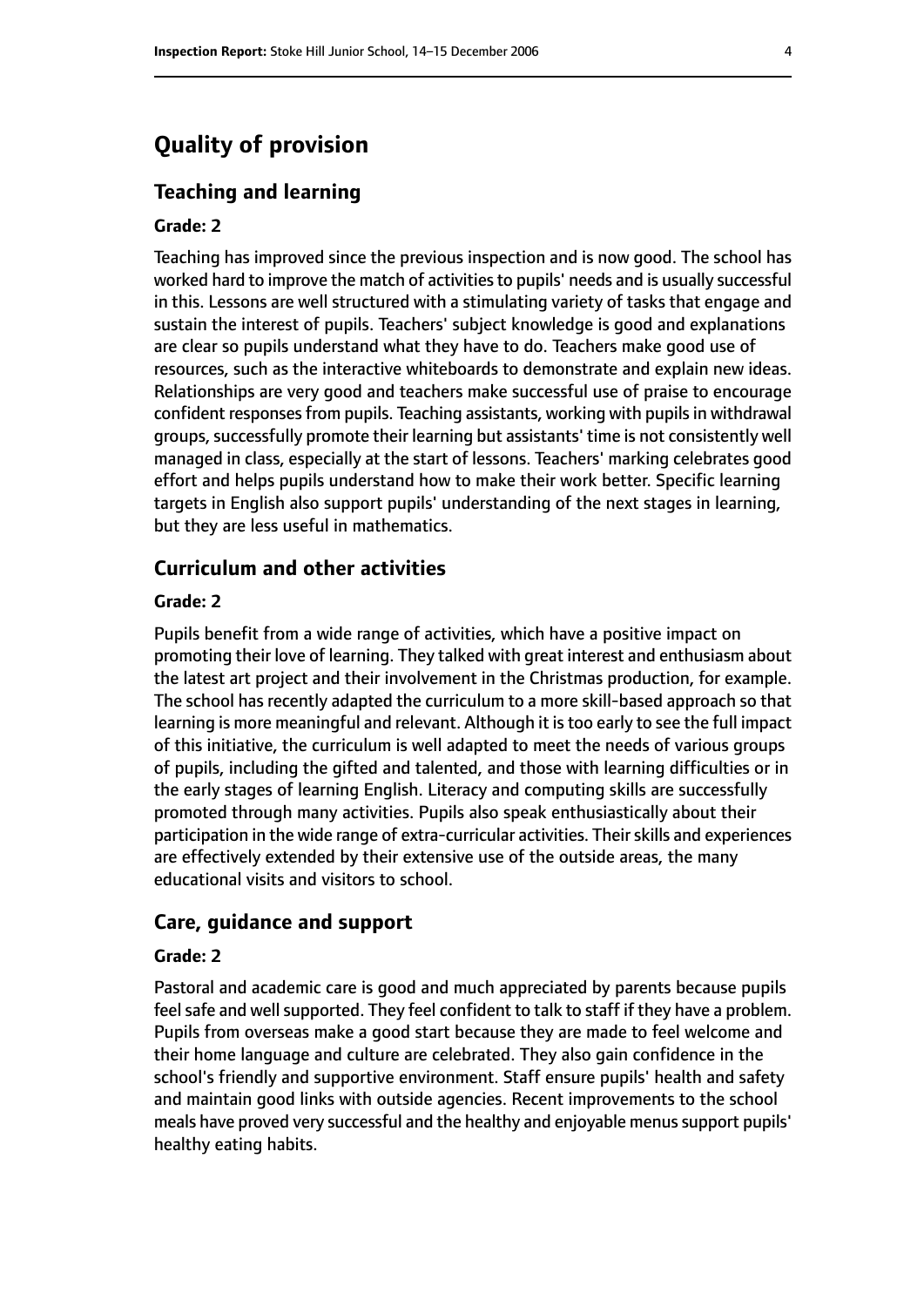Pupils' work is assessed regularly and weaknessesin learning identified quickly so that additional support is employed. All pupils have targets for the next stages in learning. In English these targets are working well and pupils say they have a good understanding of how to improve. Targets in mathematics are not as successful because they are used inconsistently and they are not specific enough to be helpful. Pupils who have learning difficulties and disabilities are set individual targets to support their specific areas of development. All targets are not reviewed sufficiently regularly and this slows teachers' response to pupils' improvement and in setting new challenges.

## **Leadership and management**

#### **Grade: 2**

The ethos of the school is strong and there is a clear focus on raising achievement and on the pastoral care of all pupils. Well established systems for checking the work of the school are used to identify where weaknesses lie and develop strategies for improvement. The priorities for improvement are well founded and based on an accurate evaluation of the school's provision. Governors, staff and parents are consulted effectively about how well the school is moving forward.

The management structure has recently been changed and the final roles and responsibility have yet to be finalised. The staff members who have already taken over their duties are enthusiastic about their new roles and are already having a positive impact on teaching and learning, but there are some aspects of curricular leadership that have yet to be clarified. Governors continue to play an active role in supporting the school. They are evaluative of their own work and successfully challenge the headteacher and senior staff in order to ensure that the school continues to be a successful organisation.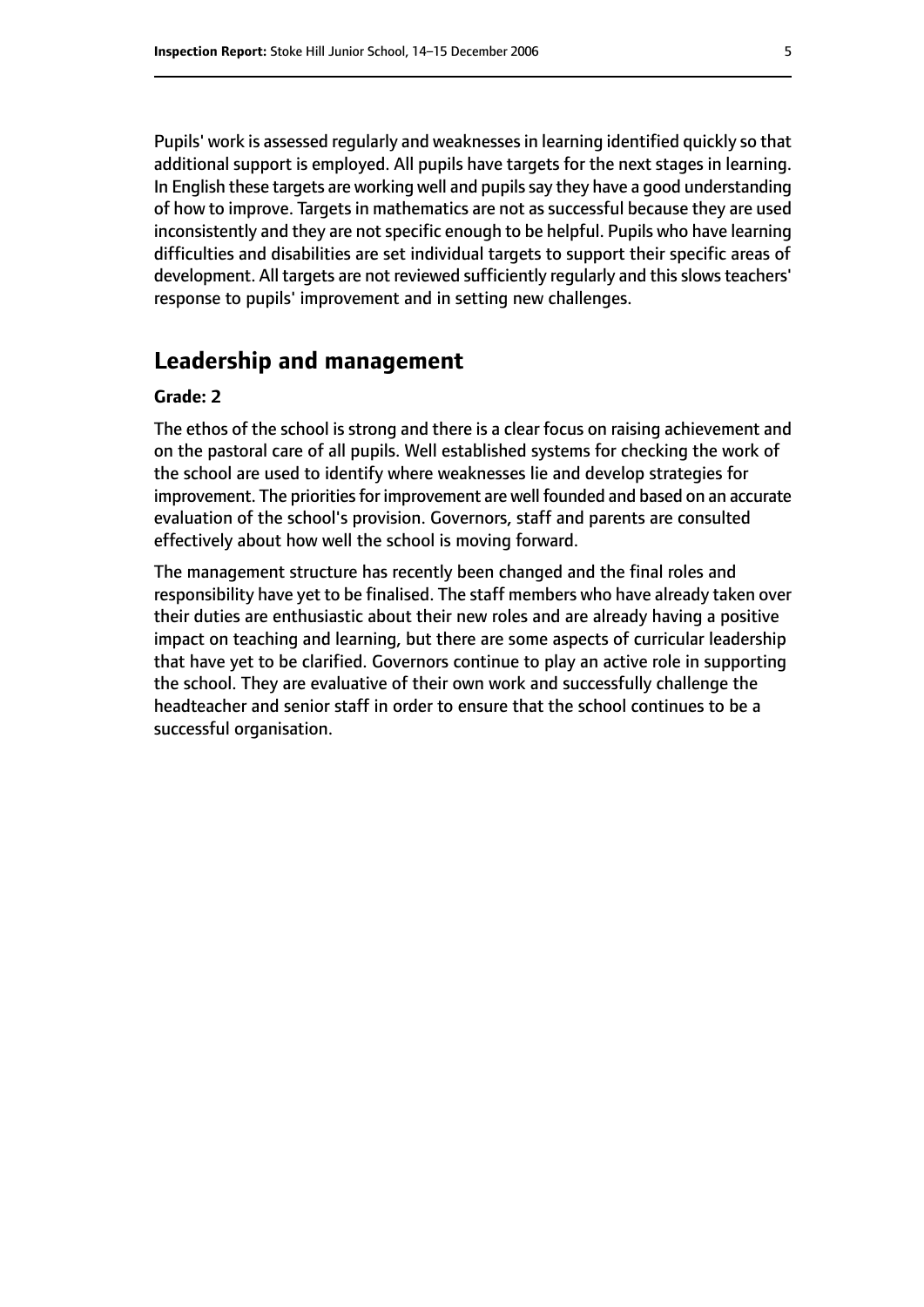**Any complaints about the inspection or the report should be made following the procedures set out inthe guidance 'Complaints about school inspection', whichis available from Ofsted's website: www.ofsted.gov.uk.**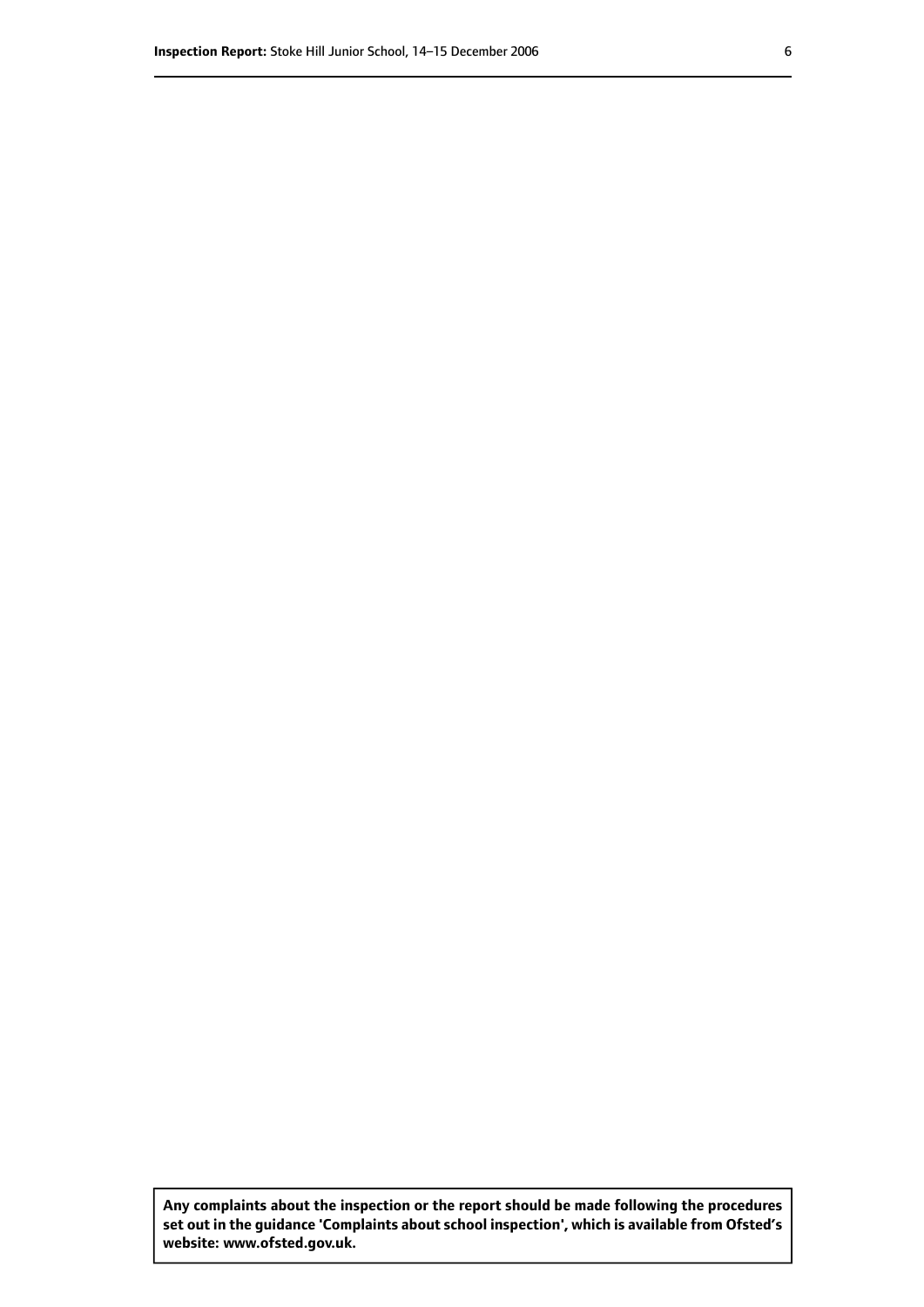# **Inspection judgements**

| Key to judgements: grade 1 is outstanding, grade 2 good, grade 3 satisfactory, and grade 4 | <b>School</b>  |
|--------------------------------------------------------------------------------------------|----------------|
| inadeauate                                                                                 | <b>Overall</b> |

## **Overall effectiveness**

| How effective, efficient and inclusive is the provision of education, integrated<br>care and any extended services in meeting the needs of learners? |     |
|------------------------------------------------------------------------------------------------------------------------------------------------------|-----|
| How well does the school work in partnership with others to promote learners'<br>well-being?                                                         |     |
| The effectiveness of the school's self-evaluation                                                                                                    |     |
| The capacity to make any necessary improvements                                                                                                      |     |
| Effective steps have been taken to promote improvement since the last<br>inspection                                                                  | Yes |

## **Achievement and standards**

| How well do learners achieve?                                                                               |  |
|-------------------------------------------------------------------------------------------------------------|--|
| The standards <sup>1</sup> reached by learners                                                              |  |
| How well learners make progress, taking account of any significant variations between<br>groups of learners |  |
| How well learners with learning difficulties and disabilities make progress                                 |  |

## **Personal development and well-being**

| How good is the overall personal development and well-being of the<br>learners?                                  |  |
|------------------------------------------------------------------------------------------------------------------|--|
| The extent of learners' spiritual, moral, social and cultural development                                        |  |
| The behaviour of learners                                                                                        |  |
| The attendance of learners                                                                                       |  |
| How well learners enjoy their education                                                                          |  |
| The extent to which learners adopt safe practices                                                                |  |
| The extent to which learners adopt healthy lifestyles                                                            |  |
| The extent to which learners make a positive contribution to the community                                       |  |
| How well learners develop workplace and other skills that will contribute to<br>their future economic well-being |  |

## **The quality of provision**

| How effective are teaching and learning in meeting the full range of the<br>learners' needs?          |  |
|-------------------------------------------------------------------------------------------------------|--|
| How well do the curriculum and other activities meet the range of needs<br>and interests of learners? |  |
| How well are learners cared for, quided and supported?                                                |  |

 $^1$  Grade 1 - Exceptionally and consistently high; Grade 2 - Generally above average with none significantly below average; Grade 3 - Broadly average to below average; Grade 4 - Exceptionally low.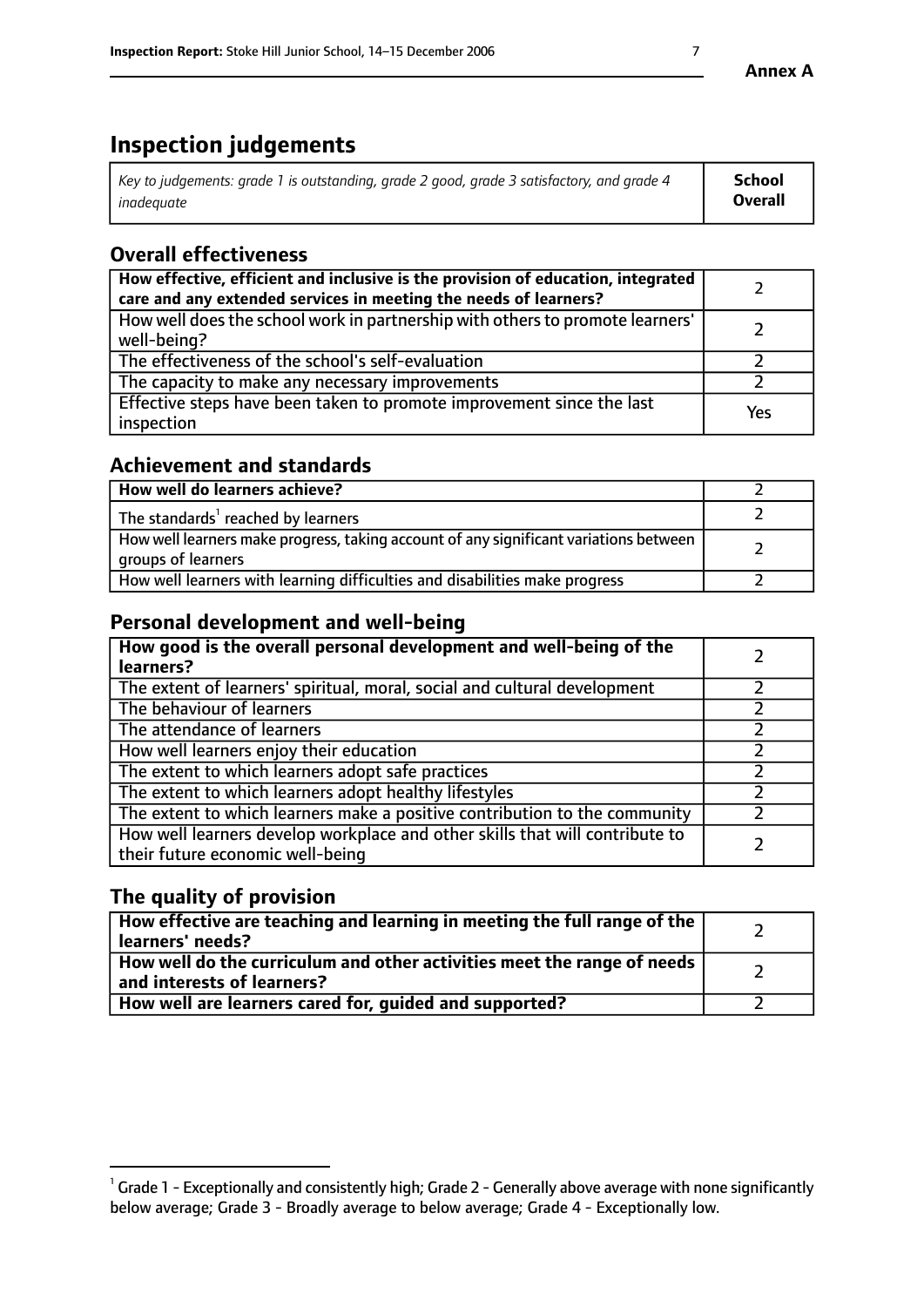#### **Annex A**

# **Leadership and management**

| How effective are leadership and management in raising achievement<br>and supporting all learners?                                              |               |
|-------------------------------------------------------------------------------------------------------------------------------------------------|---------------|
| How effectively leaders and managers at all levels set clear direction leading<br>to improvement and promote high quality of care and education |               |
| How effectively performance is monitored, evaluated and improved to meet<br>challenging targets                                                 | $\mathcal{L}$ |
| How well equality of opportunity is promoted and discrimination tackled so<br>that all learners achieve as well as they can                     |               |
| How effectively and efficiently resources, including staff, are deployed to<br>achieve value for money                                          | $\mathcal{P}$ |
| The extent to which governors and other supervisory boards discharge their<br>responsibilities                                                  |               |
| Do procedures for safequarding learners meet current government<br>requirements?                                                                | Yes           |
| Does this school require special measures?                                                                                                      | <b>No</b>     |
| Does this school require a notice to improve?                                                                                                   | No            |